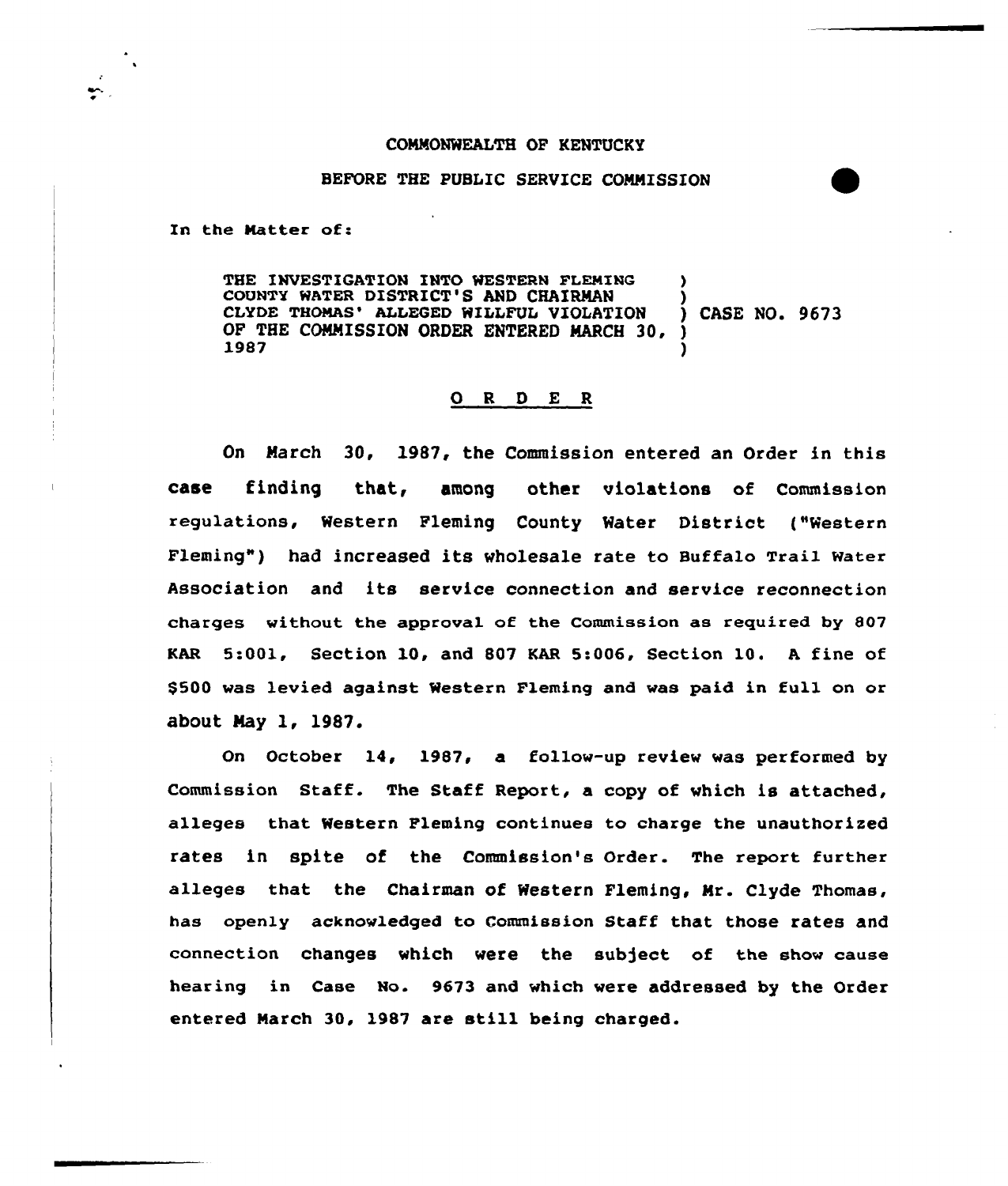After considering the matter and being advised, the Commission, on its own motion, finds that this case should be reopened and a hearing should be held. The Commission further finds the style of this case should be amended to include Mr. Clyde Thomas who as Chairman of Western Fleming is charged with the duty to control and manage the affairs of Western Fleming.

IT IS THEREFORE ORDERED that:

1. Case No. 9673, formerly styled Kentucky Public Service Commission v. Western Fleming County Hater District, be and it hereby is reopened.

2. Western Fleming shall appear before the Commission on June 21, 1988, at 10:00 a.m., Eastern Daylight Time, at the Commission's Offices in Frankfort, Kentucky, and show cause, if any it can, why it should not be subject to the penalties prescribed in KRS 278.990 for failure to comply with the Commission's regulations and its Order of March 30, 1987.

3. Mr. Clyde Thomas, Chairman of Western Fleming, shall appear as an officer and agent of the utility before the Commission and show cause< if any he can, why he should not be subject to the penalties prescribed in KRS 278.990 for willfully violating and procuring, aiding and abetting a willful violation of the Commission's regulations and Order of March 30, 1987.

 $-2-$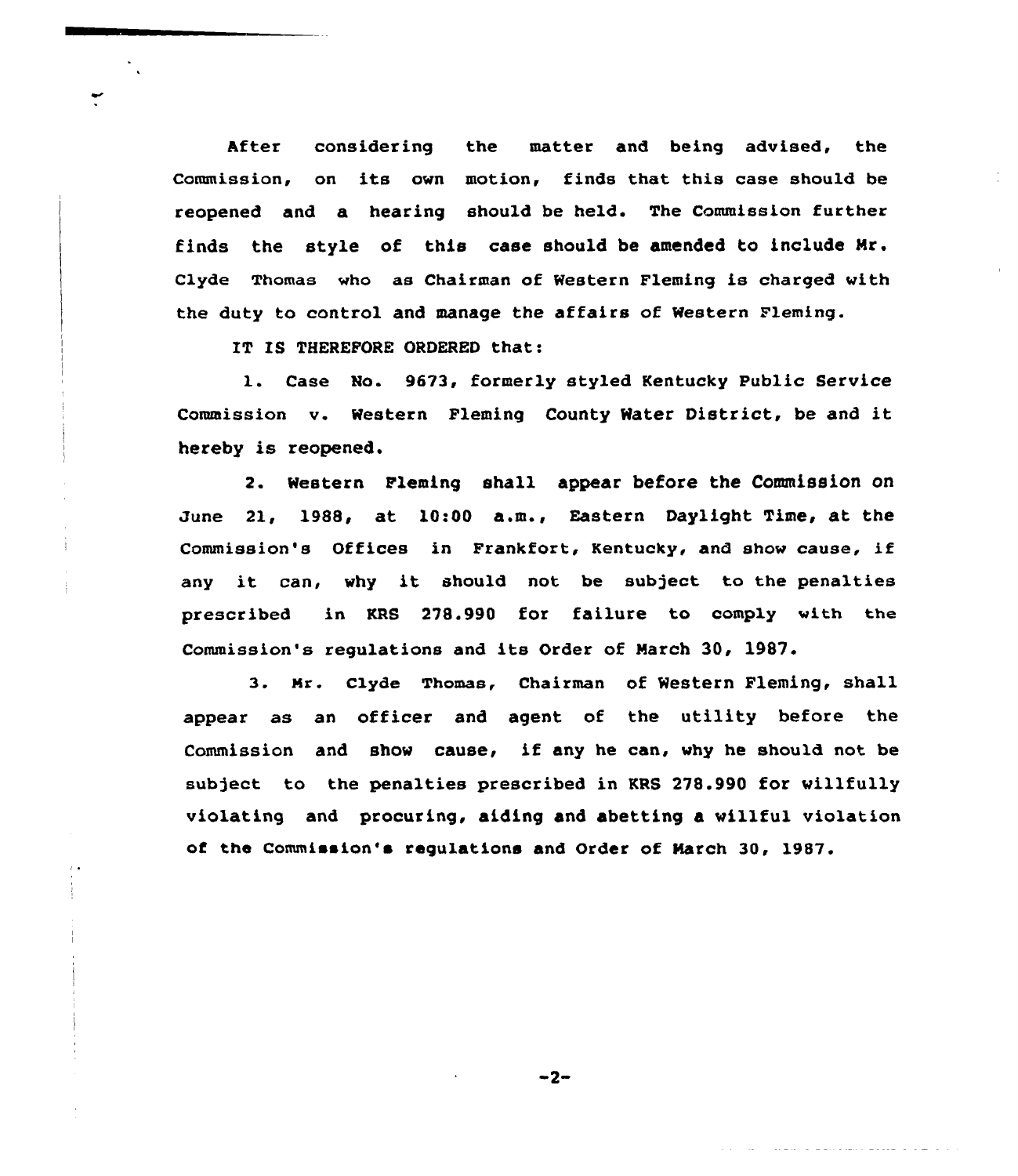Done at Frankfort, Kentucky, this 24th day of May, 1988.

and and

PUBLIC SERVICE COMMISSION

Carlied D. Zoman f.

Vice Chairma

dmissioner

Î.

**ATTEST:** 

Executive Director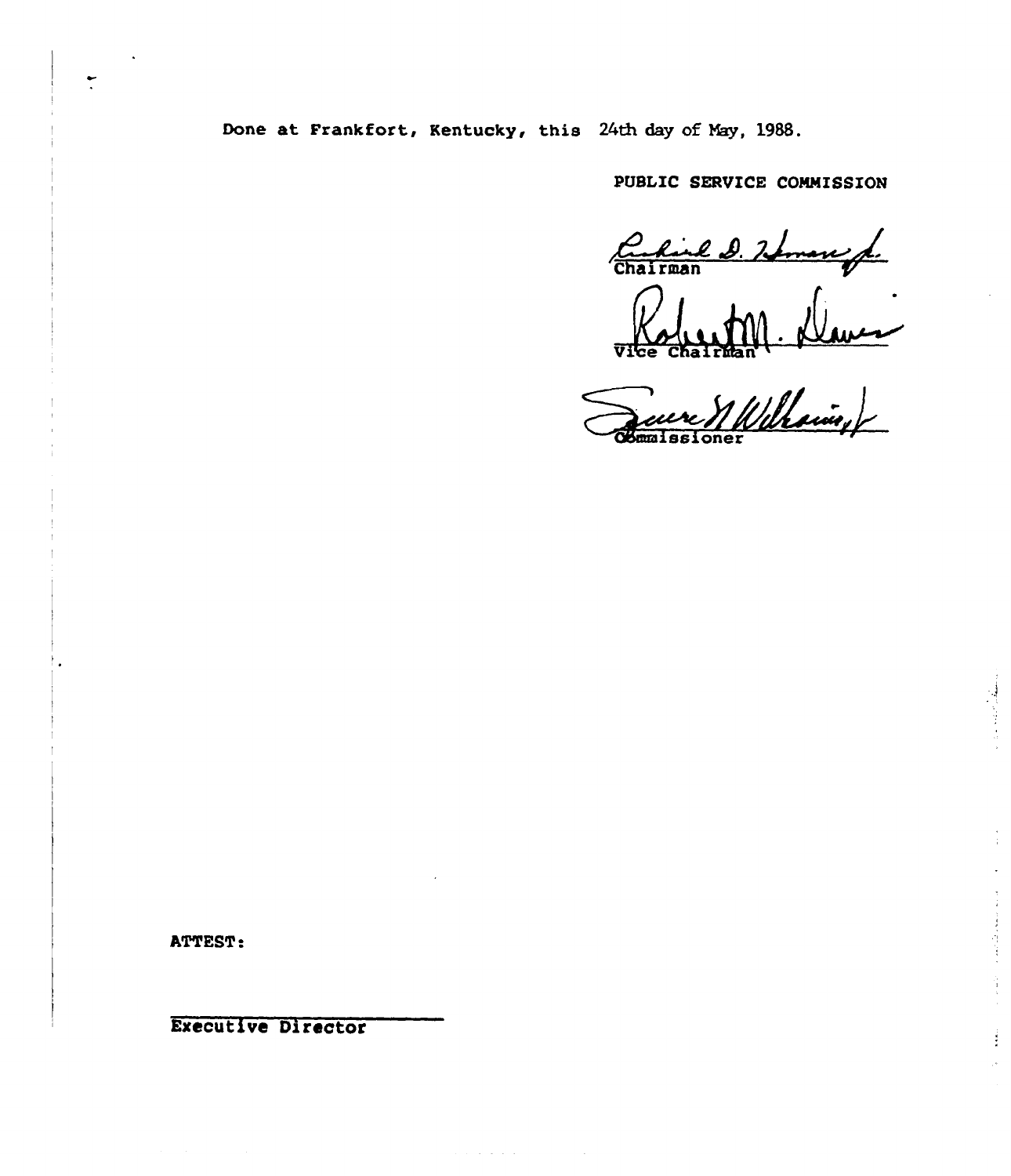### CONNONWEALTH OF KENTUCKY

 $\bullet$ 

 $\zeta(\bullet)$ 

### BEFORE THE PUBLIC SERVICE COMMISSION

# STAFF REPORT

**KO** 

### UNAUTHORIZED RATES AND CHARGES

**OP** 

WESTERN FLEMING COUNTY WATER DISTRICT

Prepared By: Barbara Jones Public Utilities Rate Analyst, Chief Water, Sewer and Communication Rate Design Branch Rates and Tariffs Division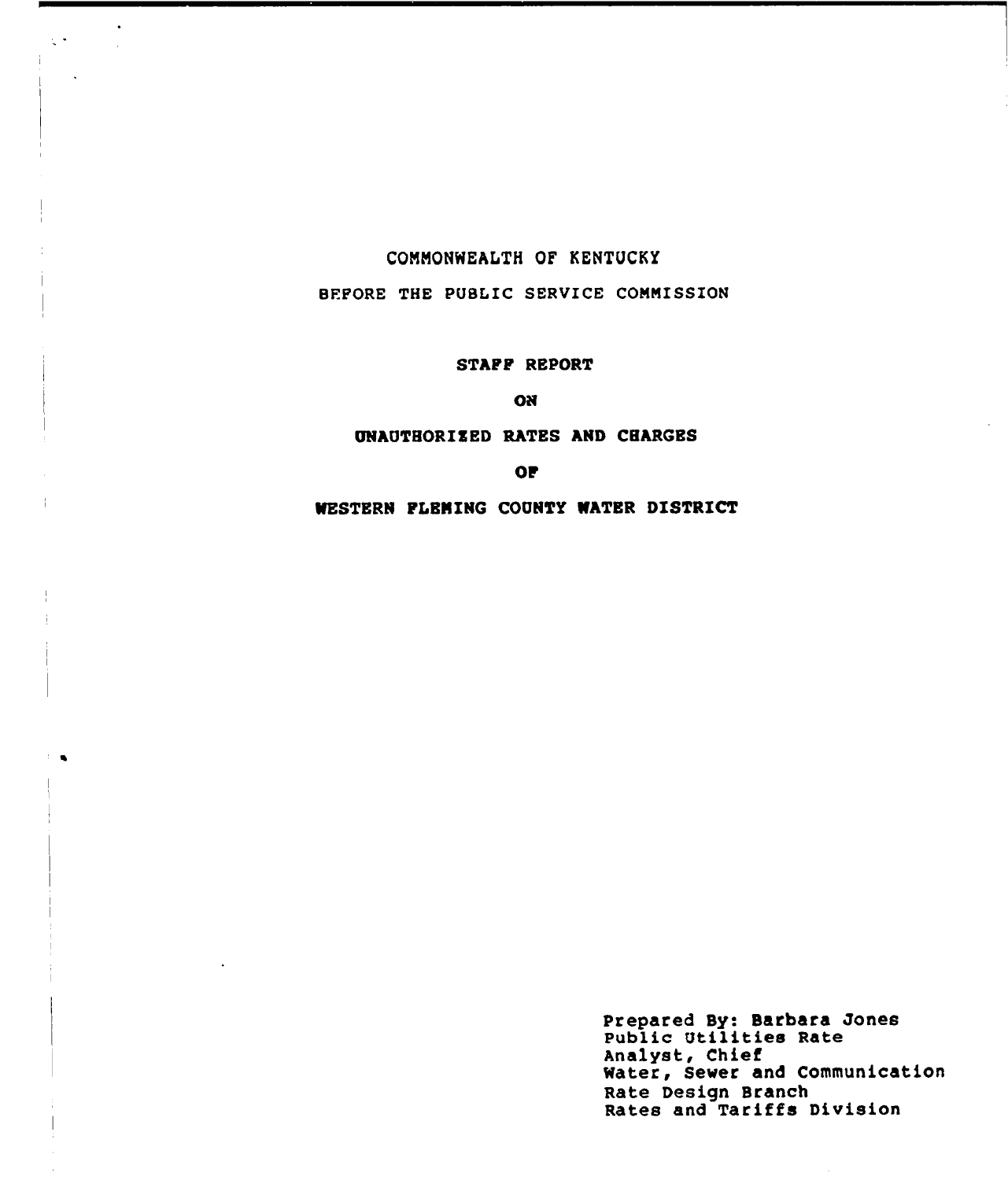# STAFF REPORT

### **ON**

# UNAUTHORIZED RATES AND CHARGES WESTERN FLEMING COUNTY WATER DISTRICT

### BACKGROUND

On September 16, 1986, a hearing was held in Case No. 9673, Kentucky Public Service Commission vs. Western Fleming County Water District. Subsequently, on March 30, 1987, the Public Service Commission ("Commission") entered an Order finding that Western Fleming County Water District ("Western Fleming") had increased its connection fees, reconnection charges and its rate for water sold to Buffalo Trail Water Association ("Buffalo Trail") without Commission approval. A fine of \$500 was levied for these and other violations. (Attachment 1) The fine was paid on or about May 1, 1987,

Western Fleming also sells water to Southern Mason Mater District ("Southern Mason"), Fleming County Water Association (Fleming"), and the City of Flemingsburg ("City"). Subsequent to the hearing on September 16, 1986, but prior to entry of the Order in Case No. 9673, Mr. Clyde Thomas, Chairman of the District, submitted letters requesting increases in the Southern Mason rate from  $$.70$  to  $$1.00$  per 1,000 gallons, in the Buffalo Trail rate from  $\$$ .55 to  $\$$ .66 per 1,000 gallons, and in the Fleming County rate to \$1.00 per 1,000 gallons. An increase in the connection fee from \$250 to \$300 and establishment of a \$20.00 reconnection fee were also requested. Mr. Thomas was informed by letter dated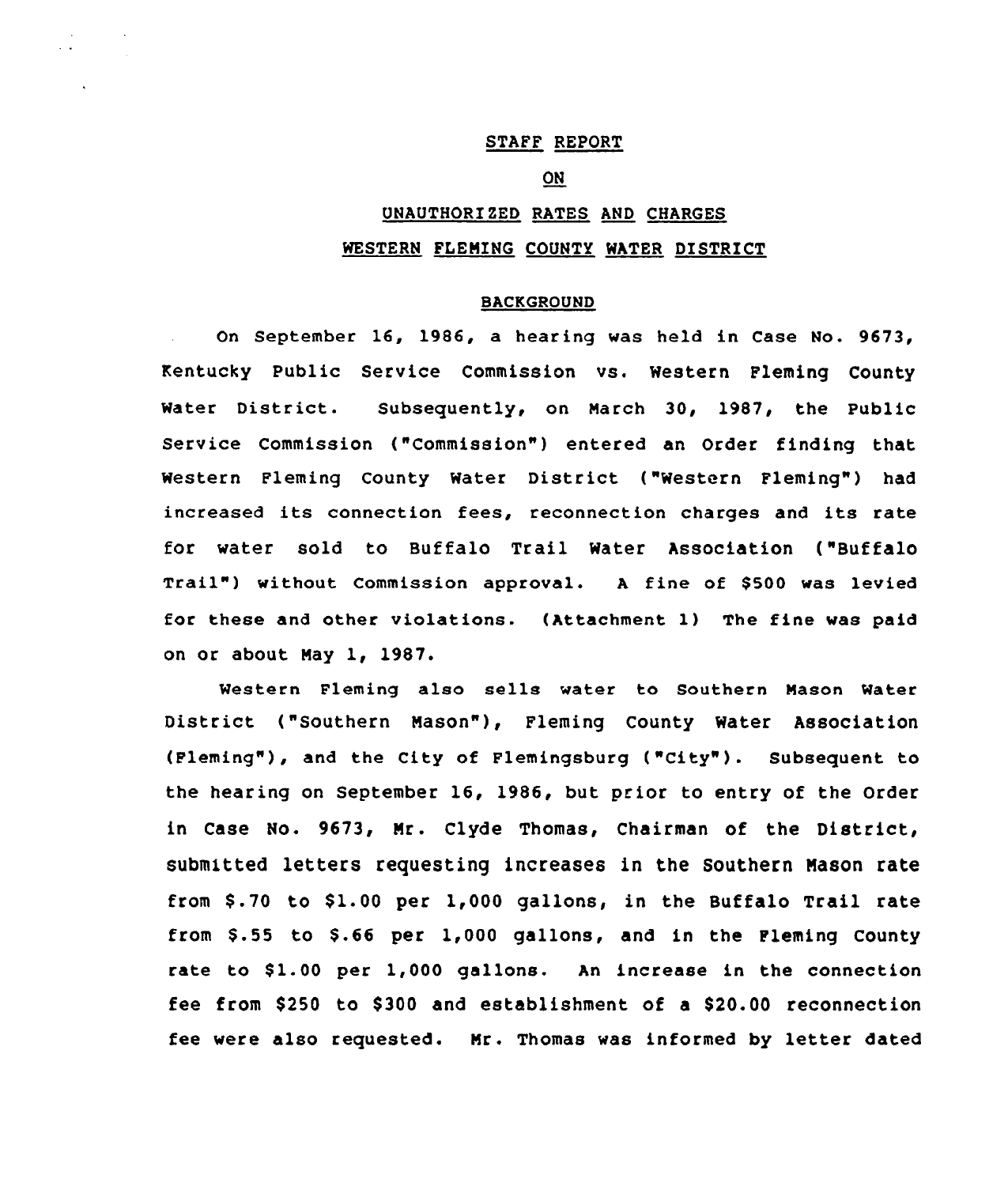September 30, 1986, that the request was not in compliance with Commission regulations regarding the proper form for rate increase filings, and copies of the pertinent regulations were sent. <sup>A</sup> follow-up letter was written on October 24, 1986, explaining in detail the necessary steps in filing for a rate increase and again furnishing copies of pertinent regulations. (Attachments 2, 2a, 2b and 2c) No further filings were made by Western Fleming.

On September 9, 1987, George Allison, Utility Inspector in the Commission's Division of Engineering performed an inspection at Buffalo Trail. During the inspection, he was informed that the rate being charged by Western Fleming for purchased water was \$.55 per 1,000 gallons. The approved rate is \$.50 per 1,000 gallons. The 1986 Annual Report filed by Western Fleming also showed the rate for Buffalo Trail as  $$.55$  per  $1,000$  gallons, the same as the unauthorized rate found in Case No. 9673.

<sup>A</sup> follow-up investigation was performed by Barbara Jones of the Commission's Division of Rates and Tariffs on October 14, 1987, at Western Fleming's offices in Ewing, Kentucky. Western Fleming's chairman, Nr. Thomas, was interviewed.

### FINDINGS

During the interview with Mr. Thomas, he stated that the \$300 connection fee, the 820 reconnection fee, and the rate of 8.55 per 1,000 gallons of water, which were the subject of the show cause hearing in Case No. 9673, were still being charged.

With reqard to the \$300 unapproved connection charge, Mr. Thomas stated Western Fleming realizes no excess revenue from this amount and, in fact, does not recover its costs in many instances.

 $-2-$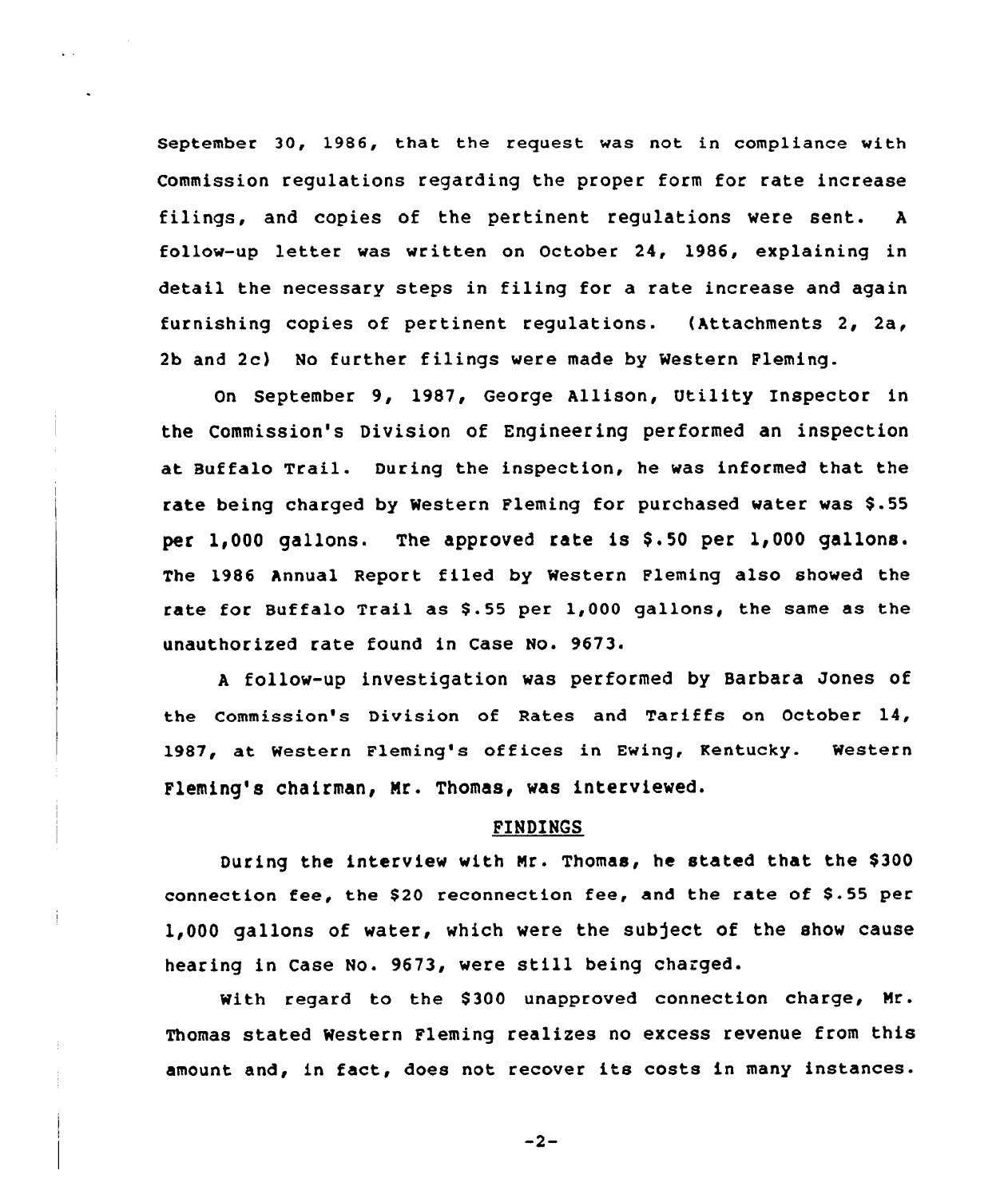This is also true with respect to the \$20 reconnection charge according to Hr. Thomas.

BUffalo Trail receives water from Western Fleming in close proximity to the plant and does not utilize other Western Fleming facilities. Western Fleming and Buffalo Trail have an agreement whereby the water charge is to be the cost of water at the plant. According to Nr. Thomas, that cost is now at least 8.65 per 1,QQQ gallon; thus, even though the \$.55 per 1,000 gallon rate is higher than the authorized rate, it is still below actual cost.

Staff again explained in detail the procedure and filing requirements in obtaining approval of such rates and charges and provided copies of forms for use in submitting cost justification. Nr. Thomas indicated this would be done. He also indicated he thought such cost data had been submitted in an audit report; however, other than annual reports, such audit has not been located in the Commission's files.

The 1986 Annual Report shows sales to Buffalo Trail of 71,930,500 gallons of water and revenues of S37,094.58. The rate was increased in February or March of 1986. Based on average monthly usage, if the increase became effective in February, the overcharge for 1986 was approximately S3<297.

### CONCLUSIONS AND RECONNENDATIONS

Western Fleming continues to charge unauthorized rates in spite of the previous show cause hearing and Order. Western Fleming's chairman indicates these charges are still below cost; however, Western Fleming has failed to follow through with appropriate filings with the Commission for determination of the

 $-3-$ 

المصادعات الادارات الدائمان

 $\sim 100$  km s  $^{-1}$ 

الممالي والمتحدث والمستعمل والمستعملة والمتحدة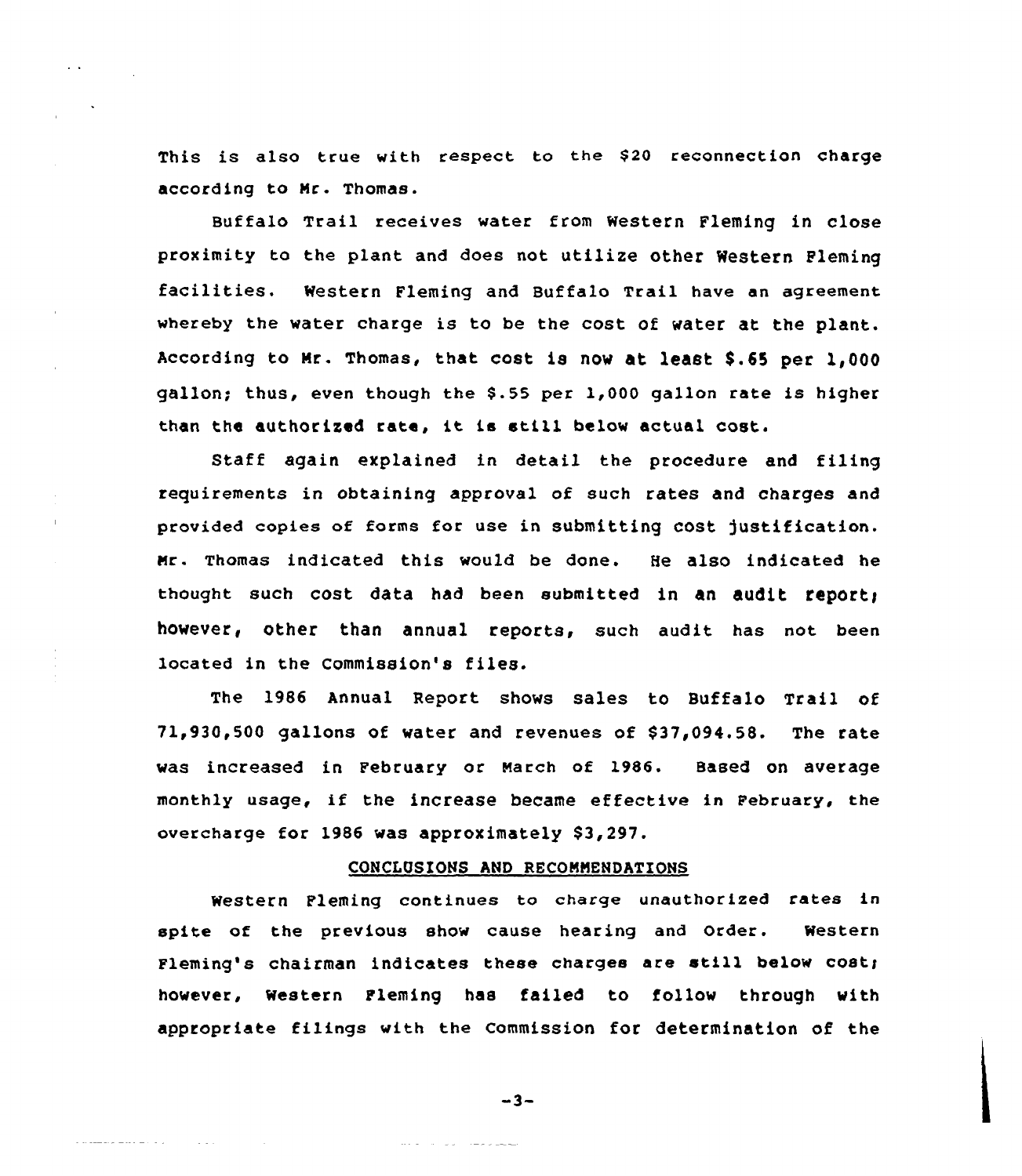reasonableness of and/or approval of such rates and charges. The commission's Order in Case No. 9673 is clear that only those rates and charges approved by the Commission may be made. It is therefore recommended that case No. 9673 be reopened to address the issue of noncompliance with the Commission's Order.

 $\label{eq:2.1} \mathcal{L}(\mathcal{A}) = \mathcal{L}(\mathcal{A}) \mathcal{L}(\mathcal{A})$ 

 $\omega$  and  $\omega$ 

prepared By: Barb'ara Jones Public Utilities Rate Analyst, Chief Water, Sewer and Communication Rate Design Branch Rates and Tariffs Division

 $\label{eq:2.1} \begin{array}{lllllllllllllllll} \alpha(\alpha) & \alpha(\alpha) & \alpha(\alpha) & \alpha(\alpha) & \alpha(\alpha) & \alpha(\alpha) & \alpha(\alpha) & \alpha(\alpha) & \alpha(\alpha) & \alpha(\alpha) & \alpha(\alpha) & \alpha(\alpha) & \alpha(\alpha) & \alpha(\alpha) & \alpha(\alpha) & \alpha(\alpha) & \alpha(\alpha) & \alpha(\alpha) & \alpha(\alpha) & \alpha(\alpha) & \alpha(\alpha) & \alpha(\alpha) & \alpha(\alpha) & \alpha(\alpha) & \alpha(\alpha) & \alpha(\alpha) & \alpha(\alpha) & \alpha(\alpha) & \alpha(\alpha) & \alpha(\alpha) & \alpha(\alpha) & \alpha(\alpha) & \alpha(\alpha$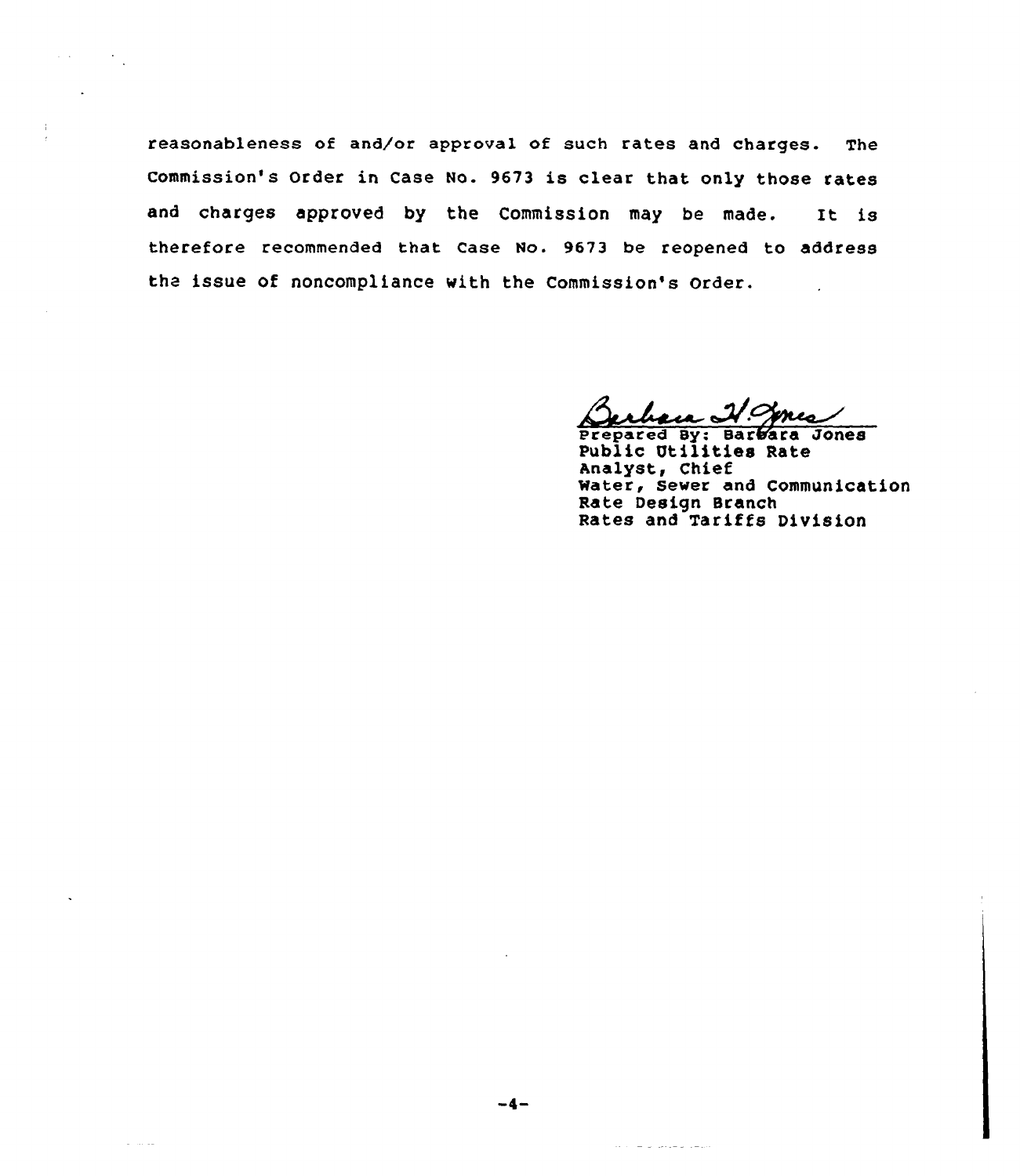### CONNONWEALIH OF KENTUCKY

# BEFORE THE PUBLIC SERVICE COMMISSION

In the Matter of:

| THE KENTUCKY PUBLIC SERVICE<br>COMMISSION       |                      |
|-------------------------------------------------|----------------------|
| VS.                                             | <b>CASE NO. 9673</b> |
| WESTERN FLEMING COUNTY WATER<br><b>DISTRICT</b> |                      |

#### ORDER

on August 29, 1986, western Fleming water District ("Western") was ordered to appear and show cause why it should not be penalized under KRS 278.990 for failure to comply with the Commission's regulations, with deficiencies noted for the years 1984, 1985 and 1986.

A hearing was held on September 16, 1986. Clyde Thomas, Chairman of western, and J. T. Hammonds, Treasurer, appeared as officers of Western and to offer testimony.

The evidence showed that Western had received copies of staff inspection reports in 1984 and 1985 (and a report for 1986 was handed them at the hearing), detailing multiple violations of Commission laws and regulations recurring yearly. The violations specified in the Show Cause Order of August 29, 1986. included contract rate and customer charge increases without commission approval, and inadeauate maintenance and safety practices, all compounded by inadequate record-keeping. Western's officers admitted that they promised to correct the violations but had done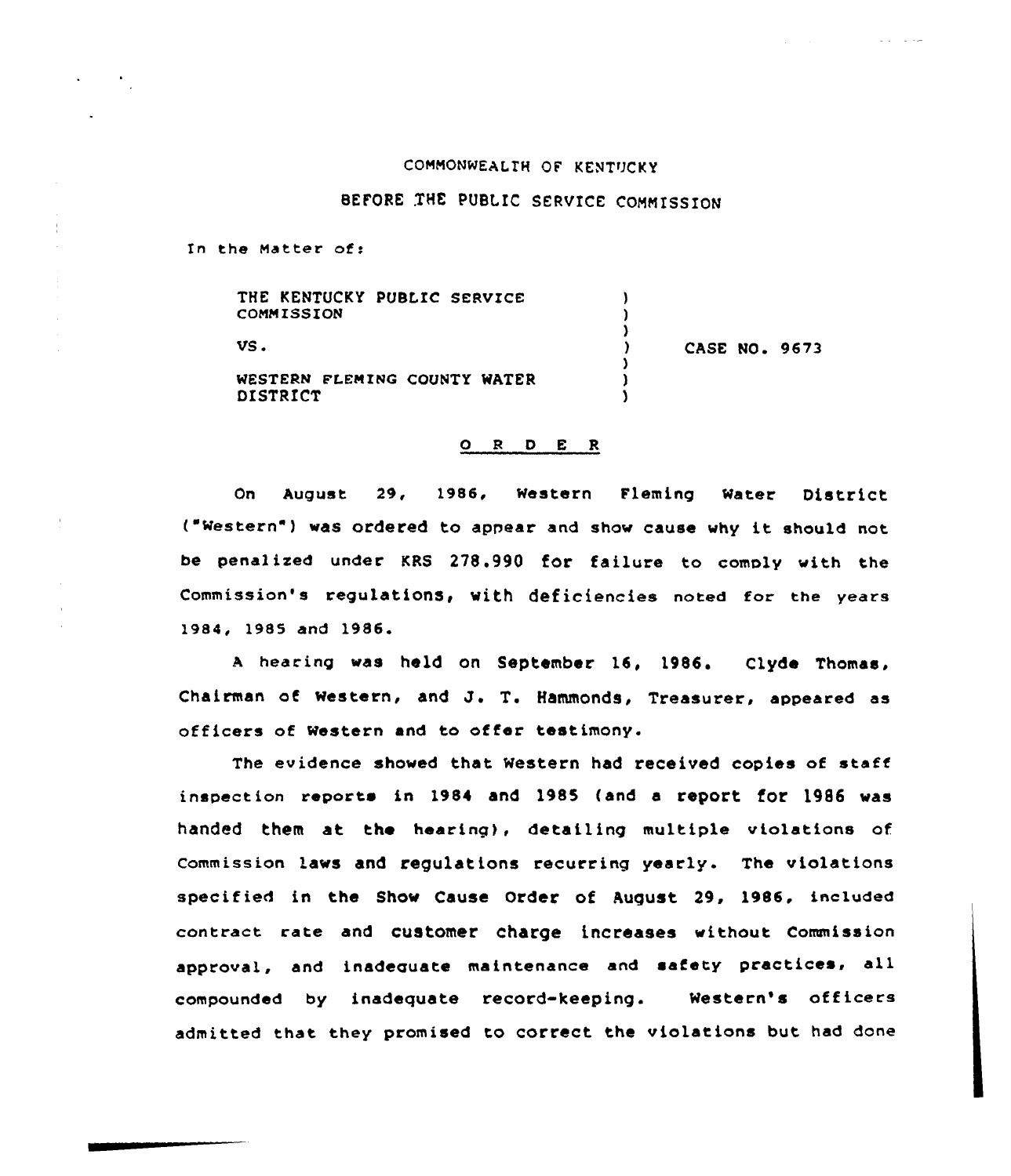nothing until June, 1986, when <sup>a</sup> pressure testing device was purchased, and c "testing program" commenced. <sup>A</sup> post-hearing document filed by Western's Treasurer discloses that 16 meters were checked in 1984 and 19 meters in 1985, although the Chairman agreed to check "ten <sup>a</sup> month which vill make it average out to about every five years."<sup>1</sup>

when interrogated about charging Buffalo Trail water District \$0.55 per thousand gallons instead of \$0.50, per Western's tariff, Nr. Thomas responded that Western had requested by letter (undated) that the Commission approve the higher rate, but had received no acknowledgement of or response to the letter. Then "someone" (not the witness) had put the requested rates into effect.<sup>2</sup> Mr. Thomas acknowledged that the letter was undated, but stated that it had been mailed to the Commission in November, 1985. There is no evidence in Commission files that the letter was received.

This proceeding discloses an intolerable situation. Here there is admission of Western's failure to observe Commission regulations in a number of instances over a period of more than <sup>3</sup> years. Though given ample opportunity, the district did not respond adequately to correct the violations. This pattern of conduct cannot be allowed to continue.

 $2, T.E., pp. 7, 15.$ 

 $\overline{2}$ 

 $\mathbf{1}$ Transcript of Evidence, ("T.E."), p. 11.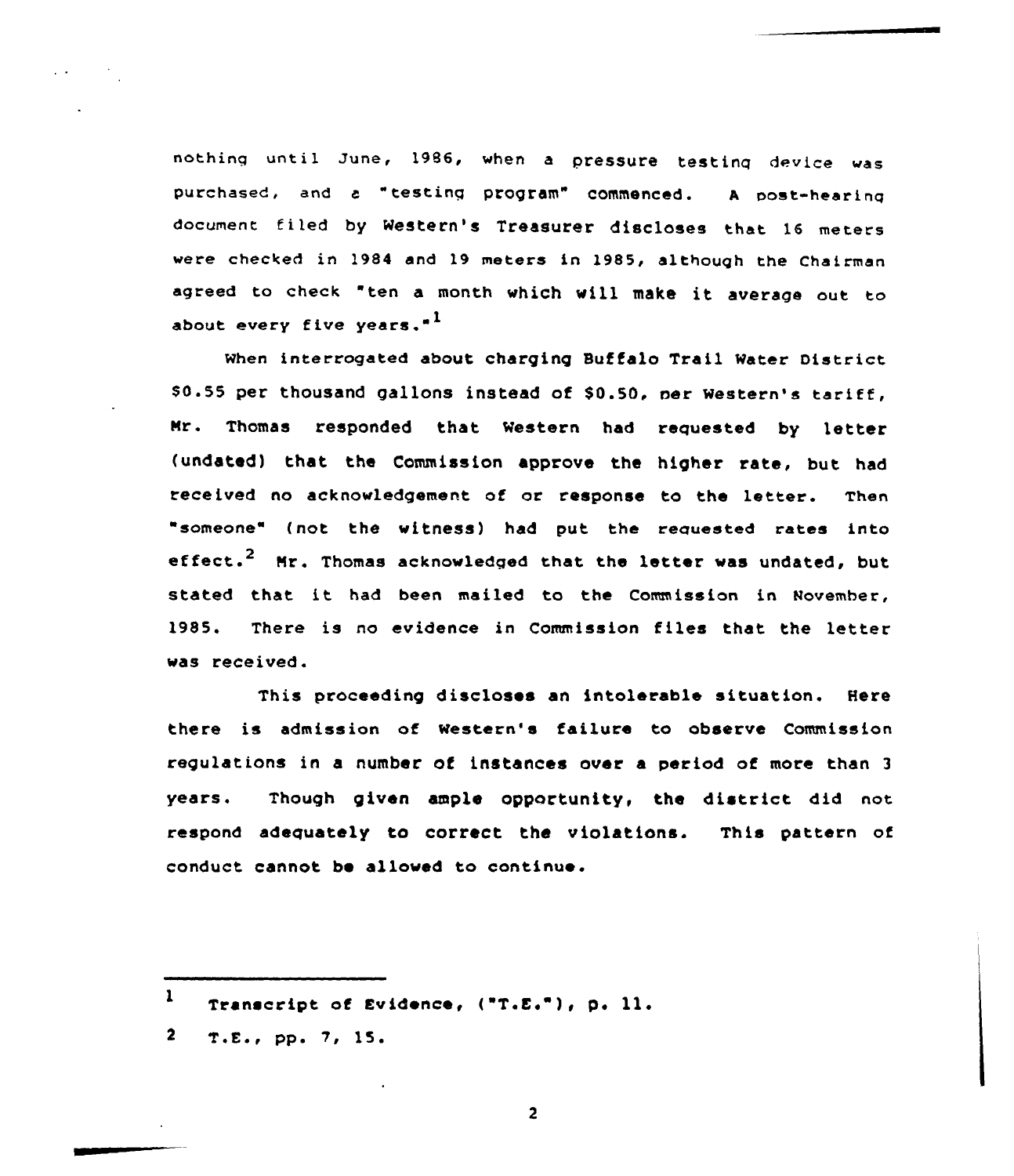t:estern' Chairman stated at the hearinq that he hart not asked the district's attorney to accompany him to the hearing because:.. "didn't feel it was that serious." The officers of the district should be aware that KRS 278,990 provides for penalties which may be imposed against the officers or employees of <sup>a</sup> utility who are in willful violation of KRS <sup>278</sup> or the regulations promulgated thereunder.

# FINDINGS AND CONCLUSIONS

1. Violations of Commission regulations have existed for an extended time, even though Commission inspections have placed western on notice as to those violations and representations were made that prompt action would be forthcoming.

2. The following allegations of violation have been unrebutted or admitted:

a. Western raised its service connection and service reconnection charges without the approval of the Commission as required by 807 KAR 5:001, Section 10, and 807 KAR 5:006, Section 10.

b. Western did not maintain history cards and test. cards on its meters as required by 807 KAR 5:006, Section 15.

c. Western did not have <sup>a</sup> pressure recording device that could record a continuous 24-hour test as required by 807 KAR 5:066, Section <sup>6</sup> {2).

d. Western did not perform annual pressure surveys or keep records as required by <sup>802</sup> KAR 5:066, SeCtiOn <sup>6</sup> (3) .

3. These violations, as stated in the preceding paragraph (2) have been of an extended duration.

 $\overline{\mathbf{3}}$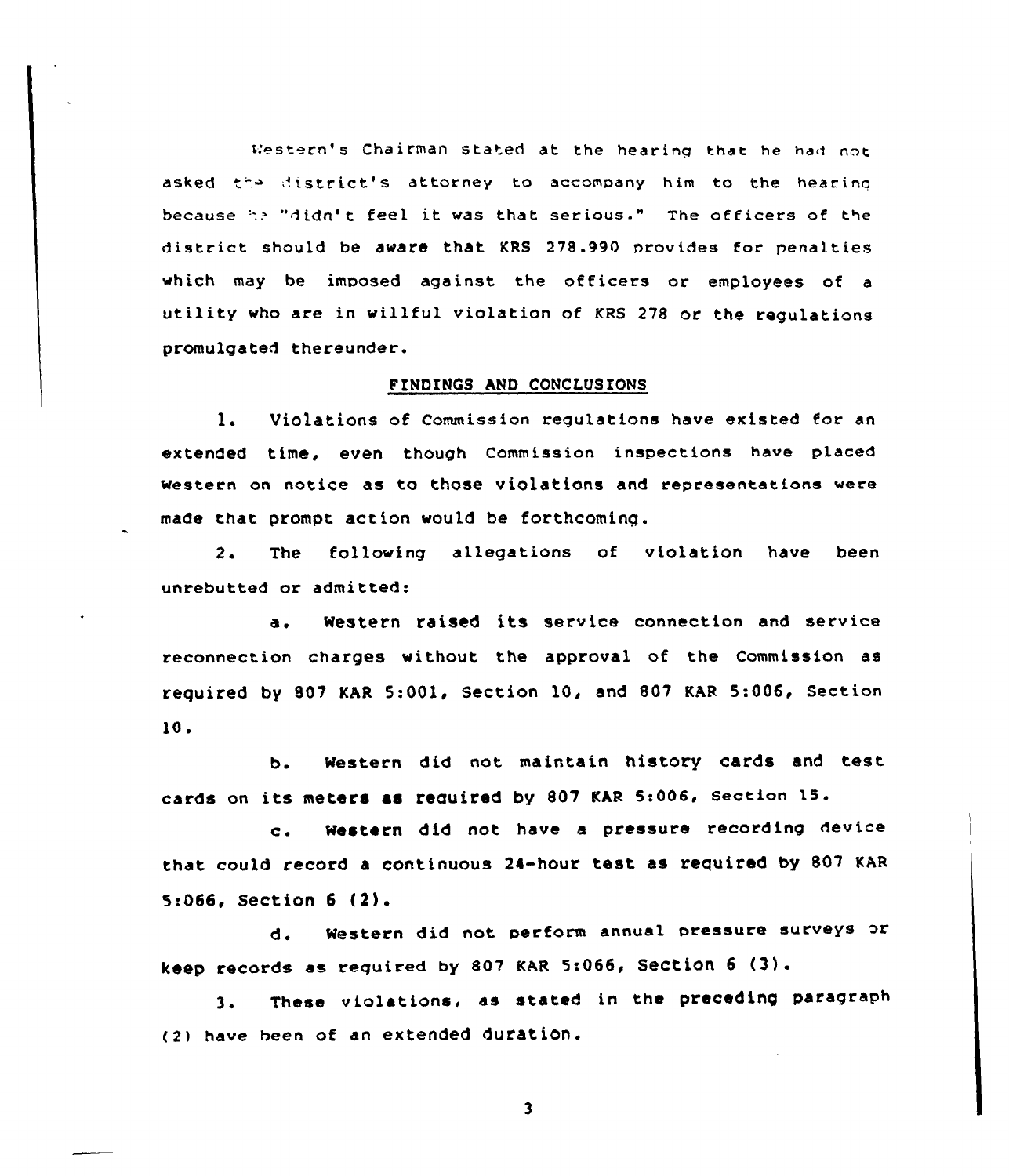4. Western had not received Commission approval (807 KAR 5:067) for the \$0.05 rate increase to Buffalo Trail Water Association.

5. The Commission is aware of the severe impact fines and penalties may have on small water utilities and their ratepayers. However, in this case a fine should be assessed.

IT IS THEREfORE ORDERED that the Findings and Conclusions as stated in numbered paragraphs 1, 2a through 2d, 3, 4, and <sup>5</sup> are specifically adopted and incorporated herein as if fully stated, furthermore, Mestern shall immediately correct all such violations enume: ated therein.

IT IS FURTHER ORDERED that a fine of \$500 is levied against Western, one-half of which is due and payable within 30 days atter receipt of this Order; and the remaining one-half due and payable 90 days from the date of this Order. unless western demonstrates to the satisfaction ot the Commission that it has remedied all violations heretofore communicated to Mestern. Please send your certified check or money order, made payable to the Kentucky State Treasurer, within the time directed herein to Leigh Hutchens, Accountant Su<mark>pervisor, Public Service Commission, 730 Schenke</mark> Lane, Frankfort, Kentucky 40601.

Done at Frankfort, Kentucky, this 30th day of March, 1987

By the Commission

ATTEST:

est M. E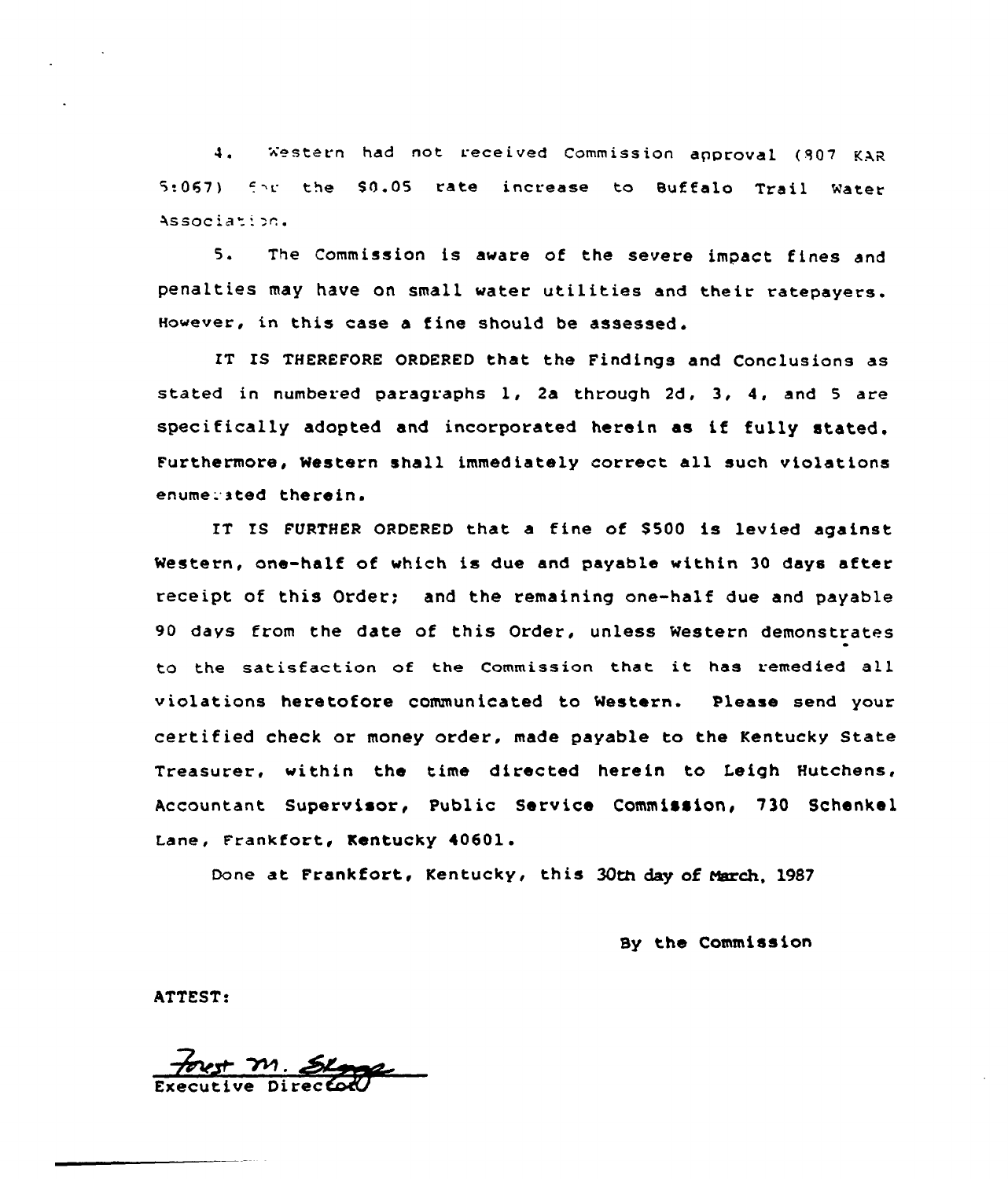Western Fleming Water District C/0 Clyde Thoaas Ewing, KY 41039

September 19, 1996

Barbara Jones, Rate Analyst Public Service Commission 730 Schenkel Lane P.O. Sox 615 Frankfort, KY 40601

Dear Ms. Jones,

Western Fleming Water District would like to request approval of <sup>a</sup> rate increase to Southern Mason Water District from the current rate of \$.70 per thousand to a new rate of at least \$1.00 per thousand. We feel this would be appropriate considering line use, water tower storage, and the cost of pumping water. We would like for this rate to go into effect immediately upon your approval.

Sincerely, Vliomas

Clyde Thomas<br>Cheirman

RECEIVED

 $\tau$  3

AND TARIFFS

 $ATTACHMENI2$ 

É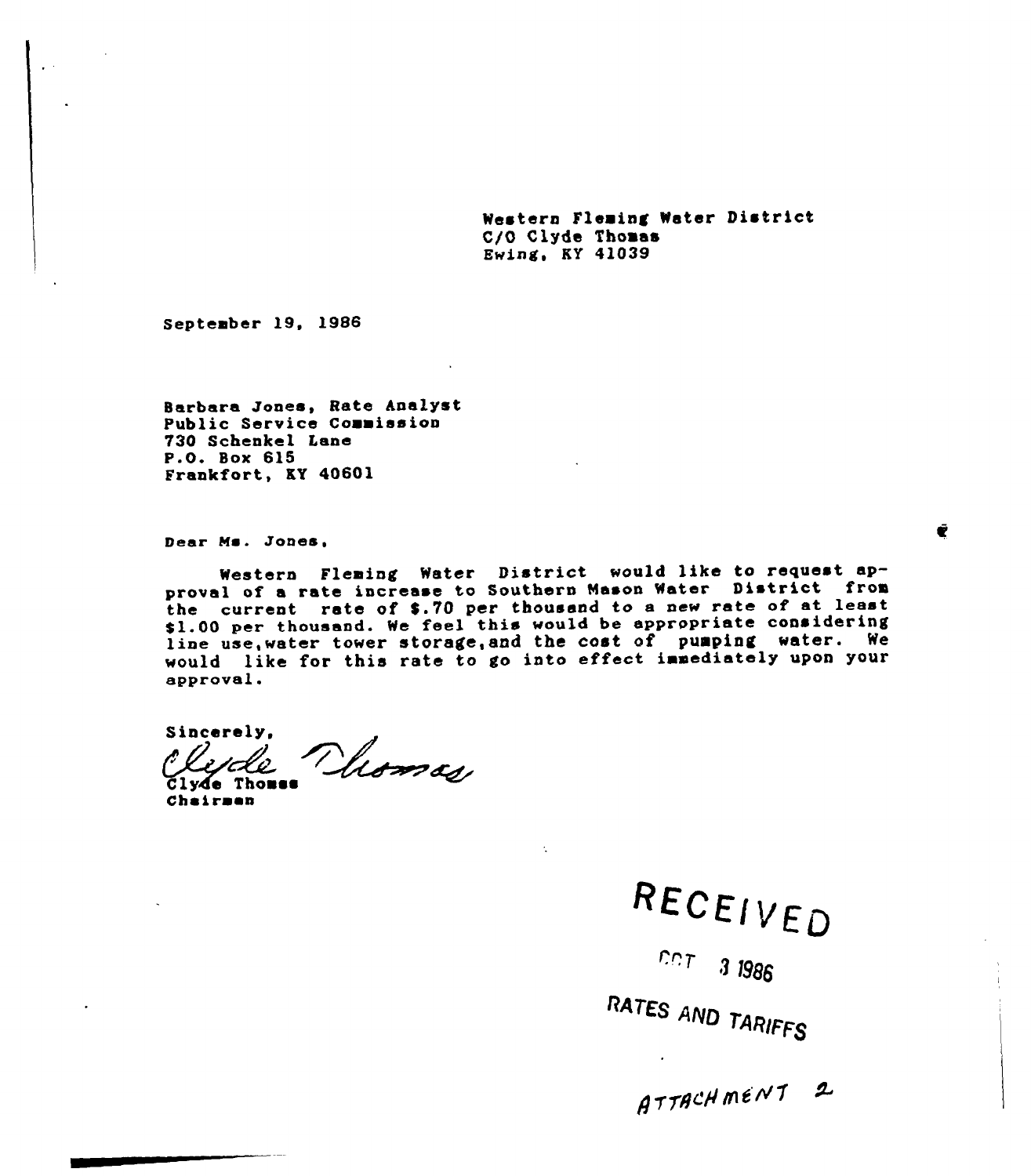

**COMMONWEALTH OF KENTUCKY** PUBLIC SERVICE COMMISSION 730 SCHENKEL LANE POST OFFICE BOX 615 FRANKFORT, KY. 40602 (\$02) \$64.3940

September 30, 1986

Nr <sup>~</sup> Clyde Thomas Chairman Western tleming Water District Ewing, Kentucky 41039

Dear Mr. Thomas:

This is in response to your September 19 letter to Barbara Jones of our staff requesting certain rate adjustments. Your request is not in compliance with our rules and regulations, nor<br>supported by any financial documentation. Accordingly, the supported by any financial documentation. Accordingly, Commission is unable to consider your request in this manner.

I am attaching copies of pertinent regulations for your eview which outlines the manner to file for rate increases. I suggest you use 807 KAR 5:076 because it is intended for smaller utilities like Western Pleming Water District.

Sincerely,

Ŷ,

Forest M. Stagge

Porest N. Skaggs Executive Director

PNSslb

Enclosure

÷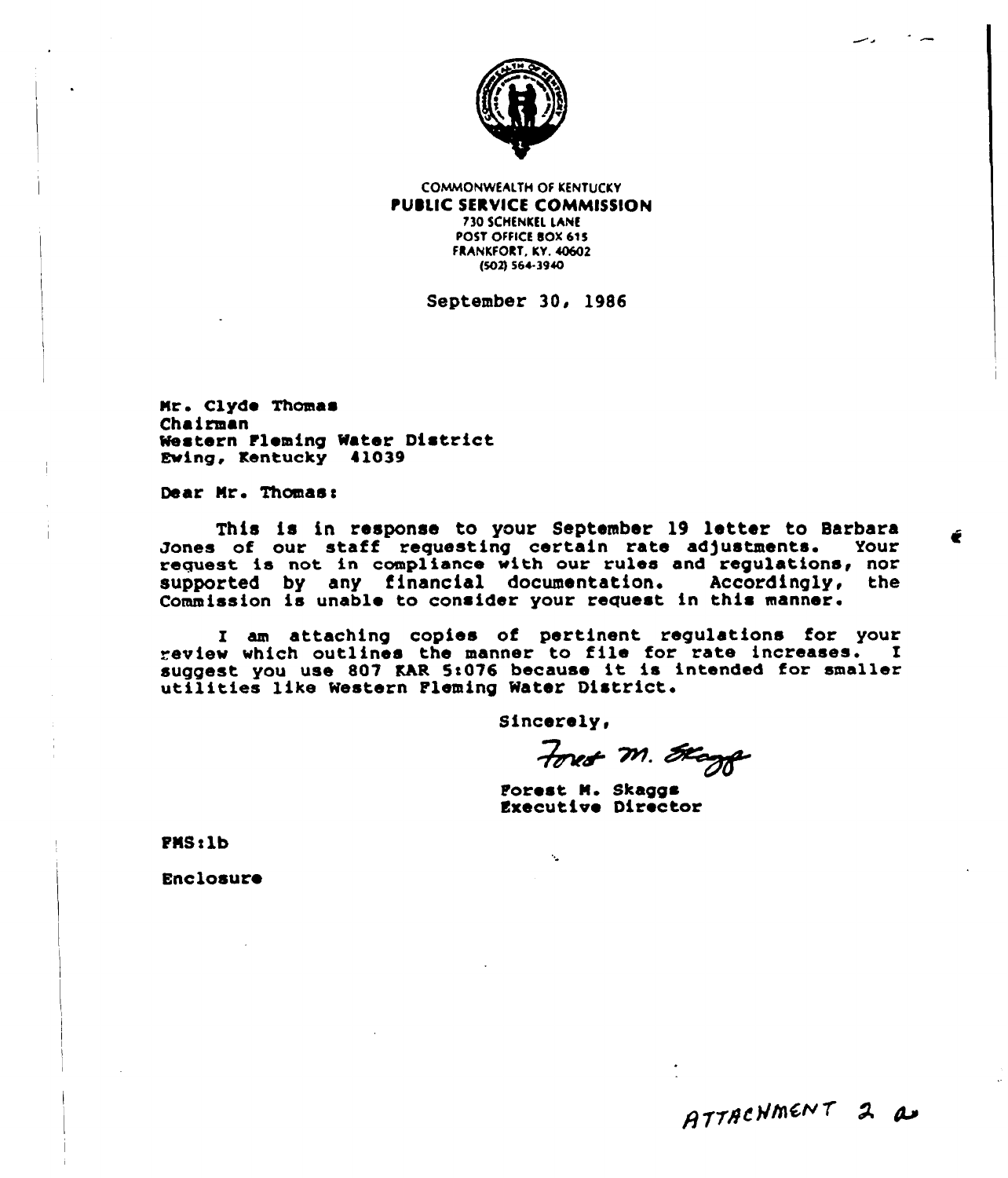Western Fleming Water District C/O Clyde Thomas **Ewing, KY 41039** 

September 19, 1986

# FILED

Barbara Jones, Rate Analyst Public Service Commission 730 Schenkel Lane P.O. Box 615 Frankfort, KY 40601

**SEP 22 1986** 

**PUBLIC SERVICE** COMMISSION

Dear Ms. Jones,

Western Fleming Weter District would like gton request. the g following rate adjustments:

Increase charge to Buffalo Trail Water Association from \$.55 per thousand to at least \$.66 per thousand.

Increase charge to Fleming County Water Asenciaçion (of \$7.00

Meter Connection from \$250.00 to \$300.00.

Reconnection after removal for failure to pay bill to  $$20.00.$  $\cdot$ 

In regards to the charge to Buffelo Trail you have  $\theta$  copy of our last audit report which ahows what what pumping charges for the plant were last year.

Sincerely. Phomas Clyde Thomas

Chairman

ATTACHMENT 2B

 $\mathbf{r}$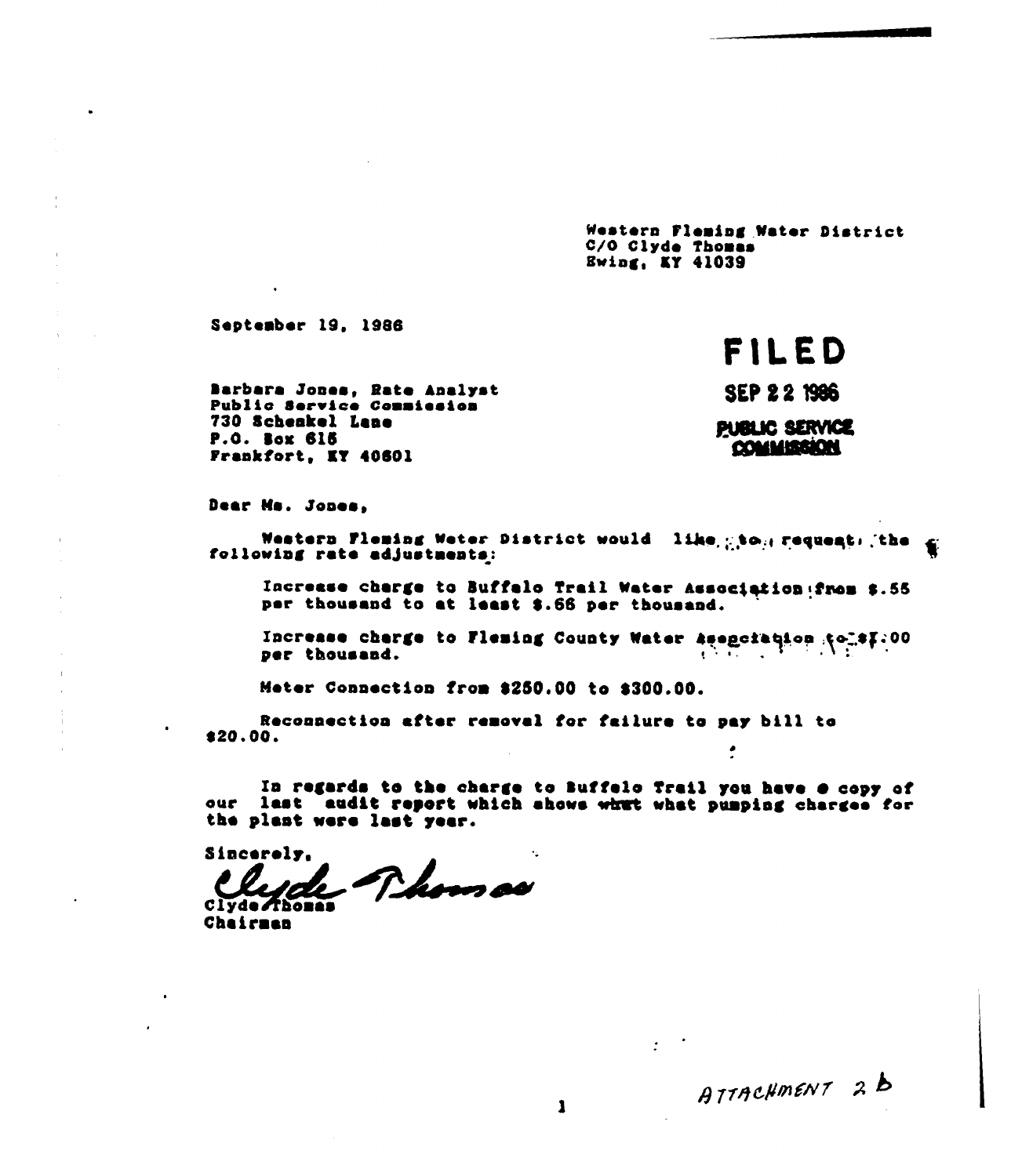

**COMMONWEALTH OF KENTUCKY PUBLIC SERVICE COMMISSION** 730 SCHENKEL LANE **POST OFFICE BOX 615** FRANKFORT, KY. 40602 15021 564-3940

October 24, 1986

Mr. Clyde Thomas, Chairman Western Fleming County Water District Ewing, Kentucky 41039

Dear Mr. Thomas:

This is in response to your September 19 letter to Barbara Jones requesting rate adjustments for water sales to the Buffalo<br>Trail and Pleming County Water Associations and certain<br>non-recurring charges. I have previously responded to a similar letter regarding other rate requests. The Commission also cannot act on this request because it has not been made in accordance with our requlations. Our primary concern in reviewing such requests is the financial need for such increases, and you have made no such showing. Your reference to the last audit report as financial support is insufficient.

There are three options available to you to make such rate requests:

Apply for a general rate increase pursuant to 807 KAR 5:001, Section 10, or 807 KAR 5:076 (copies of both are<br>enclosed). The latter regulation is designed for smaller utilities such as Western Fleming and is the easier one to prepare.

 $2.$ Enter into a special contract for water sales to the Associations. Such contracts must be approved by the Commission pursuant to 807 KAR 5:011, Section 13 (copy enclosed). This should be done only if you do not now sell water to them under a general tariff.

3. Apply for the non-recurring revision pursuant to 807 KAR 5:011, Section 10 (copy enclosed). This is a limited procedure Mr. Clyde Thomas October 24, 1986

ATTACHMENT 2C